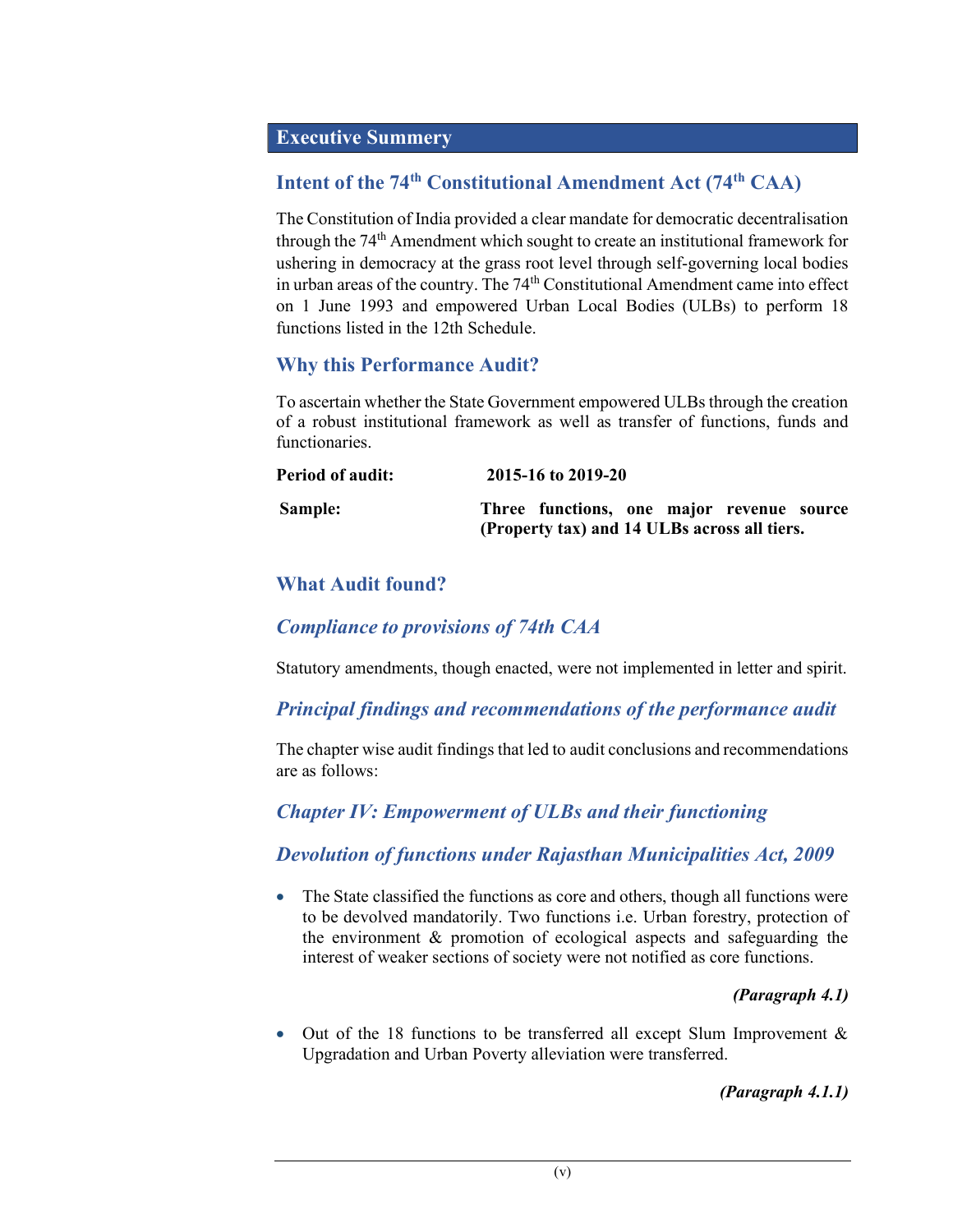- Actual status of implementation of functions was found as follows:
- $\triangleright$  Full jurisdiction of ULBs 2 functions
- $\triangleright$  No role of ULBs 1 function
- $\triangleright$  ULBs as mere implementing agencies 4 functions
- $\triangleright$  Minimal role or overlap with State Departments/ parastatals 11 functions

### (Paragraph 4.1.1)

# Institutional mechanism for empowerment of urban local bodies

 Ward Committees were not constituted in any of the Municipal Corporations leading to absence of community participation in local governance.

### (Paragraph 4.2.6(ii))

 District Planning Committees (DPC) though formed in all districts, did not function as required, as comprehensive District Development Plans were not prepared as envisaged.

#### (Paragraph 4.2.7)

 Metropolitan Planning Committee (MPC) was not formed for integrated development of the metro cities.

#### (Paragraph 4.2.8)

 Delays in constitution of State Finance Commissions (SFC), non-acceptance of many recommendations and delay in implementation of the recommendations led to delays in fiscal transfers by State, impacting ULBs revenues.

#### (Paragraph 4.2.9.1)

 The State Government deducted an amount of ₹ 726.74 crore during 2017-20 from the SFC grants to be given to ULBs and transferred such amount to other agencies/ parastatals.

#### (Paragraph 4.2.9.2)

### Recommendations:

- The State Government should initiate action to devolve all functions with full jurisdiction to ULBs in accordance with the  $74<sup>th</sup>$  CAA and endeavour to minimise overlapping jurisdictions for devolution in true spirit.
- The State Government should ensure timely constitution of the Statutory Committees and Ward Committees. The Government should also ensure that regular meetings of Statutory Committees are held for effective monitoring of functions of ULBs.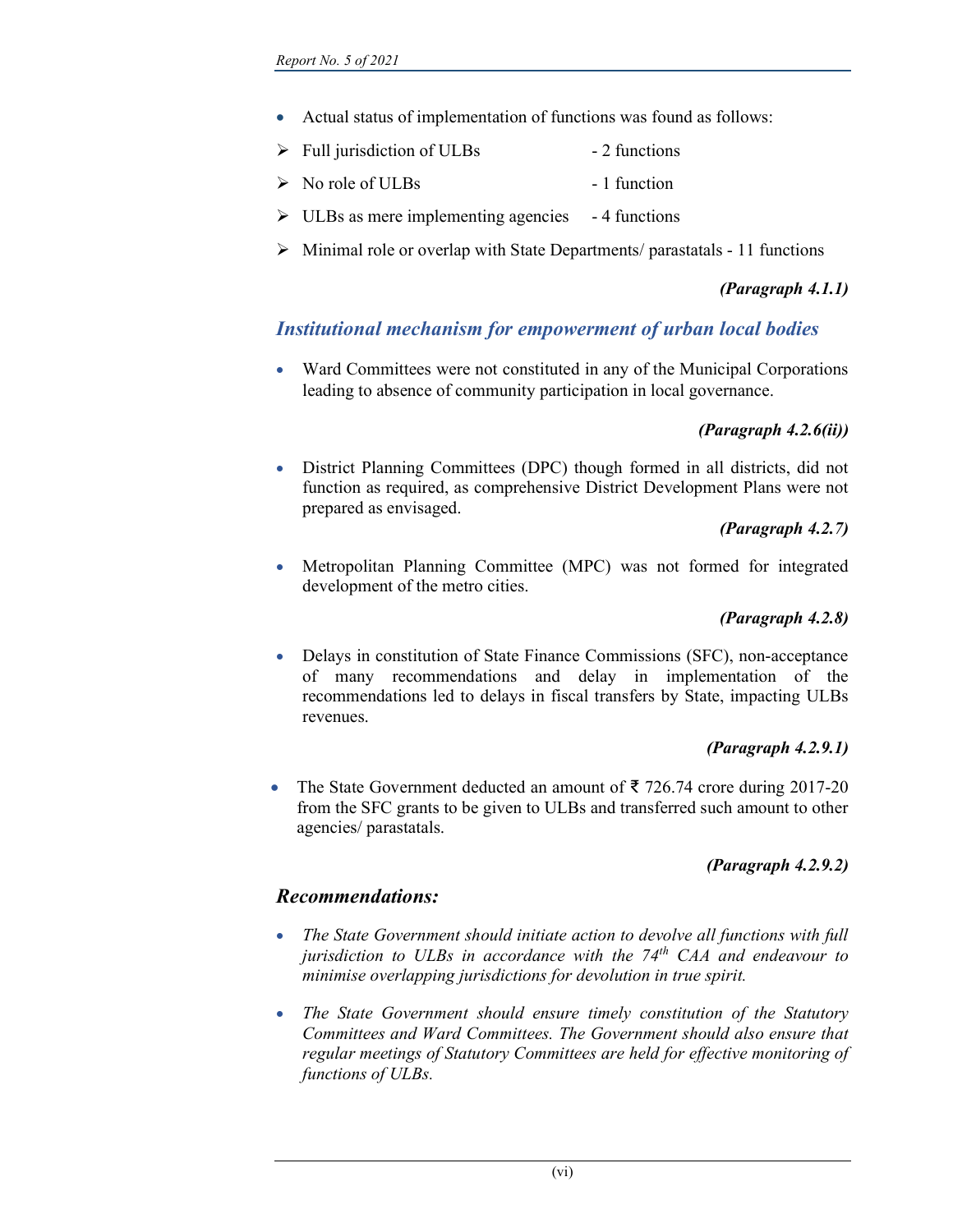• The State Government should ensure constitution and effective functioning of Metropolitan Planning Committees for integrated development of the area.

## Chapter V: Financial Resources of Urban Local Bodies

### Sources of Revenue

 ULBs could generate only 17 per cent revenue of its own and remained significantly dependent on the grants for delivery of services.

#### (Paragraph 5.1)

#### **Grants**

• During the period 2015-16 to 2019-20 the State Government disbursed a sum of ₹ 17,059.77 crore to ULBs against SFC grants. There was a shortfall of ₹ 52.58 crore in fiscal transfers during the period 2015-16 to 2019-20 due to non-acceptance of recommendations of the SFC.

#### (Paragraph 5.1 and 5.2.1)

Entire allocation of performance grants of  $\bar{\xi}$  525.32 crore for the year 2018-19 and 2019-20 was yet to be received from GoI.

#### (Paragraph 5.2.2)

### Own Revenue of Urban Local Bodies

 None of the test checked ULBs had a reliable data base of tax demanded, collected and outstanding at the end of financial year

#### (Paragraph 5.3.1)

 No survey was conducted by revenue branch of ULBs to enlist sites of advertisement attracting tax, which deprived ULBs of this potential revenue source.

#### (Paragraph 5.3.2)

 Test check of records of two Municipal Corporations, i.e., Jaipur and Ajmer revealed that PHED Jaipur recovered sewerage charges but did not transfer full amount to M Corp Jaipur while PHED Ajmer did not remit any amount to M Corp Ajmer during the period 2015-16 to 2019-2020.

(Paragraph 5.3.4)

# Budget Planning and Expenditure

 Budget exercise was flawed and resulted in preparation of unrealistic and unscientific budgets.

(Paragraph 5.5.1)

### Recommendations:

 ULBs should have more autonomy in raising revenues and for augmentation of its own resources. Efforts should be made for enhancing tax collection